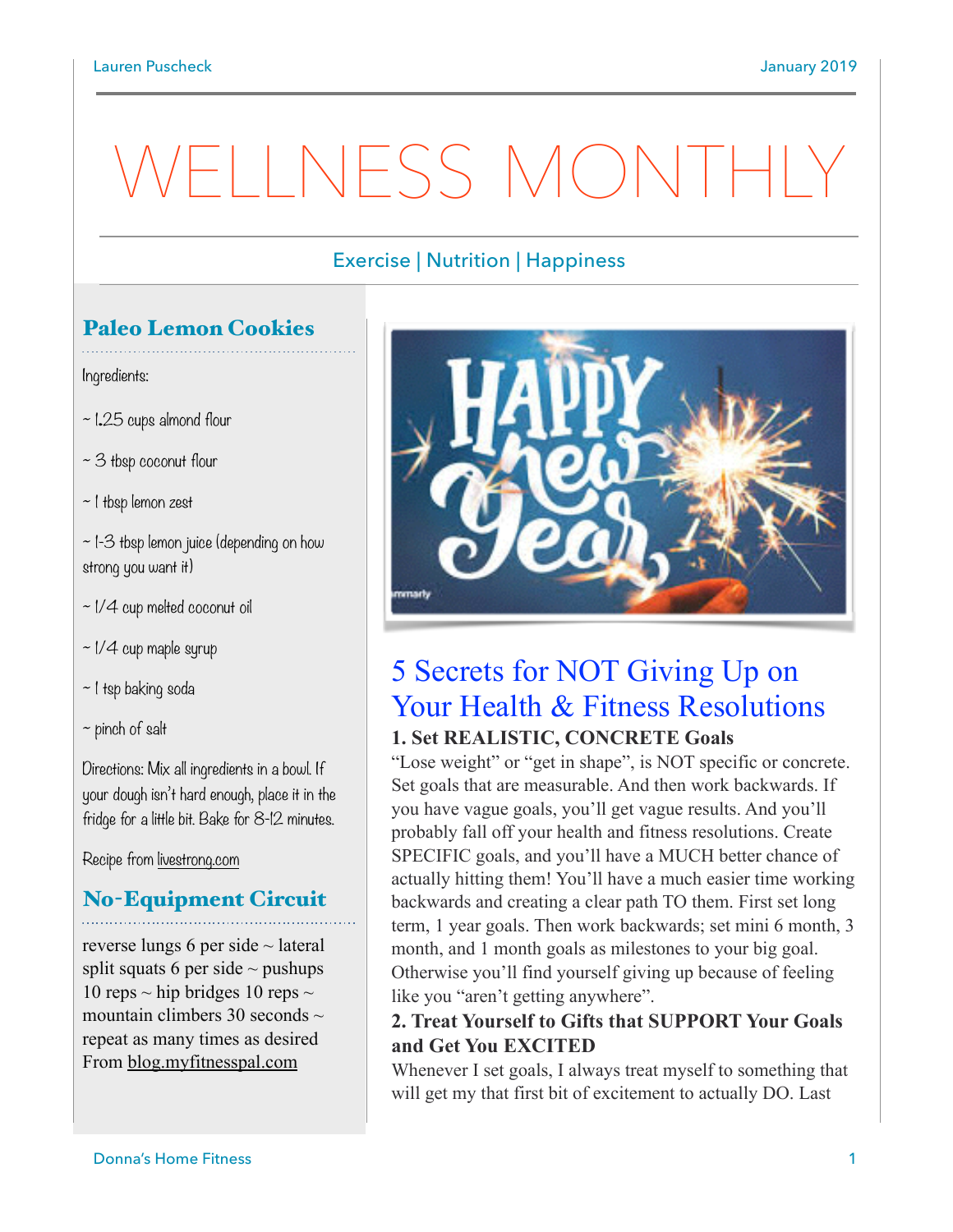#### **Peanut Butter Cookies**

Ingredients:

~ 1**.**5 cups peanut flour

 $\sim$  2/3 cups granulated erythritol

- $~2$  tbsp ground flaxseed
- $\sim$  2 tsp double-acting baking powder

 $\sim$  1/2 tsp salt

 $\sim$  1/2 cup natural peanut butter

 $\sim$   $1/2$  cup unsweetened applesauce

 $\sim$  1/4 cup unsweetened almond milk

 $\sim$  1/4 granulated erythritol, for coating Directions:

Preheat the oven to 350 degrees F & grease 2 cookie sheets. In a small bowl, whisk together the peanut flour, 2/3 cup erythritol, flaxseed, baking powder, & salt. In a large bowl, whisk together the peanut butter, applesauce, & almond milk. Dump the dry ingredients over the wet ingredients & fold together with a silicone spatula. Scoop 2 heaping tablespoons of the cookie dough into your palms, roll it into a ball, then gently flatten it into a patty shape (note: the cookies won't spread much). Place the cookie dough patty onto the prepared cookie sheet. Do this with the remaining dough. In a small bowl, add I/4 cup of erythritol. Toss the cookie dough patties in to coat, then place them back on the cookie sheet. Bake for 16 minutes. Let cool on the pan. Serve immediately, or store at room temperature for up to 3 days. From @dessertswithbenefits

year I signed up for a half marathon as one of my health and fitness resolutions, and instantly went over on Zappos to order some new running shoes. Just recently I did the same thing! For some reason, new shoes always make me excited to get out and get MOVING.

#### **3. Remember it is a PROCESS**

This is a journey, not an overnight achievement. Your health and fitness resolutions WILL take time. There will be days of feeling SUPER FRUSTRATED. There will be days you want to give up because things aren't moving as quickly as you'd like. DON'T. The only time you ever fail is when you give up. You didn't get to the place you're at now in one day or one week, and you're not going to to breakthrough in a week either! This is also why it's SUPER important to set mini goals. Otherwise you will feel you're working aimlessly until reaching that BIG goal.

#### **4. Have a PLAN – Don't just "hope"**

Now's the time to start planning. WHAT are your goals? WHAT are your barriers to those goals? HOW do you plan on reaching your health and fitness resolutions? WHAT tools/resources/help do you need to reach your health and fitness resolutions?

If one of your health and fitness resolutions involve running a 5k or half marathon, then you'll probably need a running buddy or coach for support and guidance, a pair of good shoes, some prep of nutritious meals and snacks to fuel you, and running apparel you're EXCITED about wearing and feel good in.

#### **5. FINANCIALLY INVEST**

Do you know that the biggest source of commitment is financial commitment? Don't believe me? Compare two times in your life, one with when you got something for free, and one when you paid for it. Which one were you more committed to?

Think about if a trainer or dietitian friend told you they would give you a training/meal plan for free. Then think about if you PAID hundreds (or even thousands!) for a 6 month commitment to a trainer or dietitian. Honestly, which one would you be more committed to? You know the answer. Reaching your health and fitness resolutions WILL take investing in YOU. From [freshfitnhealthy.com](http://freshfitnhealthy.com)